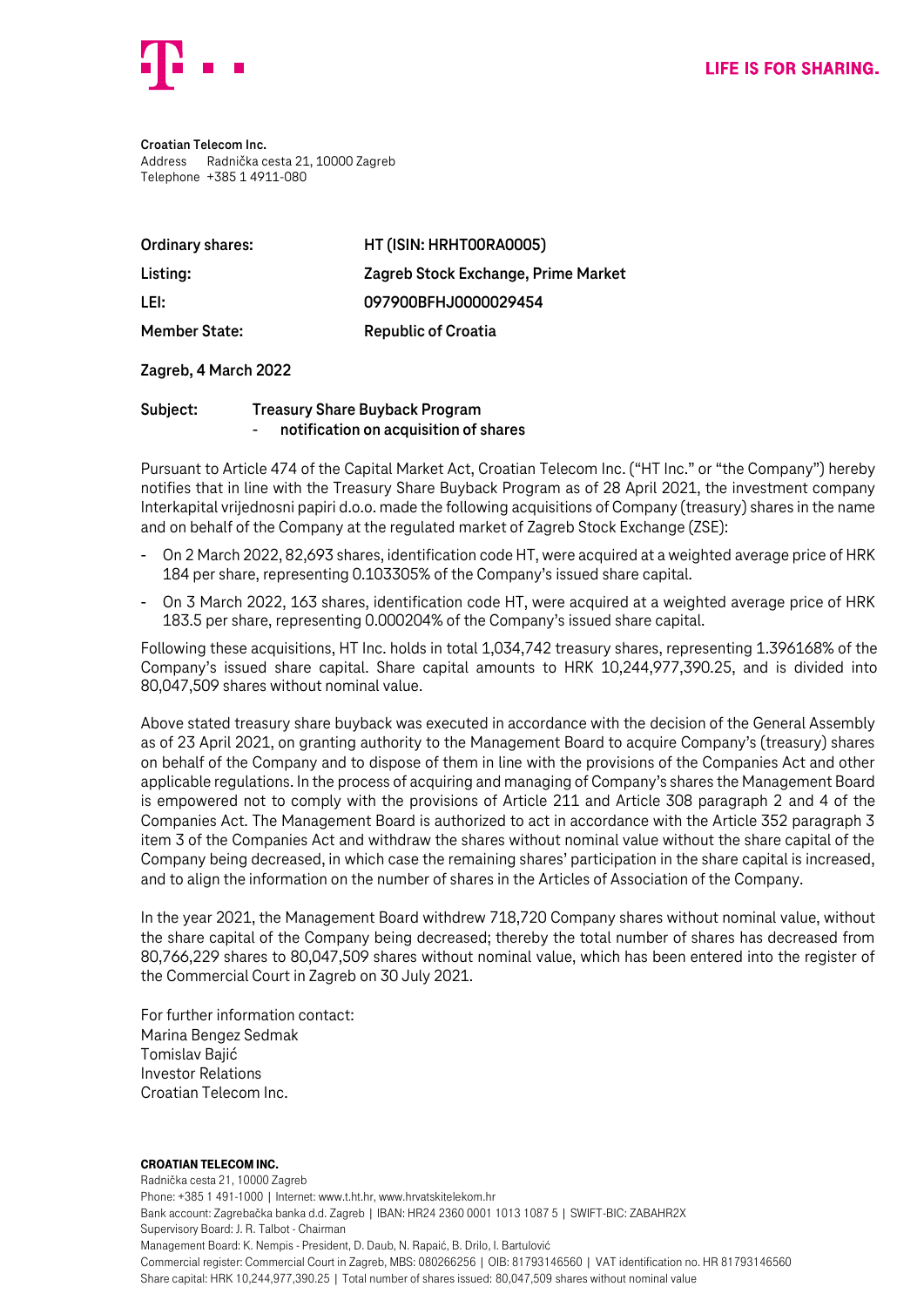**INTERKAPITAL vrijednosni papiri d.o.o.**

**Template for notification on acquisition of shares identification code HT, in the name and on behalf of Hrvatski Telekom d.d.**

|     | Details of the legal entity filing out the template                                                                          |                                                     |           |  |  |
|-----|------------------------------------------------------------------------------------------------------------------------------|-----------------------------------------------------|-----------|--|--|
|     | INTERKAPITAL vrijednosni papiri d.o.o. za poslovanje vrijednosnim papirima                                                   |                                                     |           |  |  |
|     | Registered seat: Zagreb, Masarykova 1                                                                                        |                                                     |           |  |  |
|     | OIB: 68481874507                                                                                                             |                                                     |           |  |  |
|     | MBS: 080420080                                                                                                               |                                                     |           |  |  |
|     | Competent Court: Commercial Court in Zagreb                                                                                  |                                                     |           |  |  |
| 2   | <b>Reason for the notification</b>                                                                                           |                                                     |           |  |  |
|     | a) Acquisition of shares identification code HT, in the name and on behalf of Hrvatski Telekom d.d., pursuant to             |                                                     |           |  |  |
|     | Contract on Brokerage Services, for the purpose of execution of the Treasury Share Buyback Program                           |                                                     |           |  |  |
|     | b) Initial notification                                                                                                      | <b>INITIAL NOTIFICATION</b>                         |           |  |  |
|     | /Amendment<br>Details of the issuer                                                                                          |                                                     |           |  |  |
| 3   | a) Name                                                                                                                      |                                                     |           |  |  |
|     | b) $ LEI $                                                                                                                   | Hrvatski Telekom d.d.<br>097900BFHJ0000029454       |           |  |  |
| I4  |                                                                                                                              |                                                     |           |  |  |
|     | Details of the transaction(s): section to be repeated for each date and each place where transactions have<br>been conducted |                                                     |           |  |  |
|     | a) Description of the financial Shares                                                                                       |                                                     |           |  |  |
|     | instrument, type of                                                                                                          |                                                     |           |  |  |
|     | instrument                                                                                                                   | Ordinary shares of the issuer Hrvatski Telekom d.d. |           |  |  |
|     | Identification code                                                                                                          |                                                     |           |  |  |
|     |                                                                                                                              | Identification code: HT                             |           |  |  |
|     |                                                                                                                              | ISIN: HRHTOORAOOO5                                  |           |  |  |
|     | b) Nature of the transaction                                                                                                 | Acquisition of shares                               |           |  |  |
|     | c) $Price(s)$ and volume $(s)$                                                                                               | Price(s)                                            | Volume(s) |  |  |
|     |                                                                                                                              |                                                     |           |  |  |
|     |                                                                                                                              | 184,00                                              | 63        |  |  |
|     |                                                                                                                              | 184,00                                              | 39        |  |  |
|     |                                                                                                                              | 184,00                                              | 20        |  |  |
|     |                                                                                                                              | 184,00                                              | 69        |  |  |
|     |                                                                                                                              | 184,00                                              | 82502     |  |  |
|     | d) Aggregated information                                                                                                    |                                                     |           |  |  |
|     | Aggregated volume                                                                                                            | Aggregated volume: 82693                            |           |  |  |
|     | Price                                                                                                                        | Price: 184,00                                       |           |  |  |
| le. | Date of the transaction                                                                                                      | 2022-03-02                                          |           |  |  |
|     | Place of the transaction                                                                                                     | Regulated market of Zagreb Stock Exchange (ZSE)     |           |  |  |